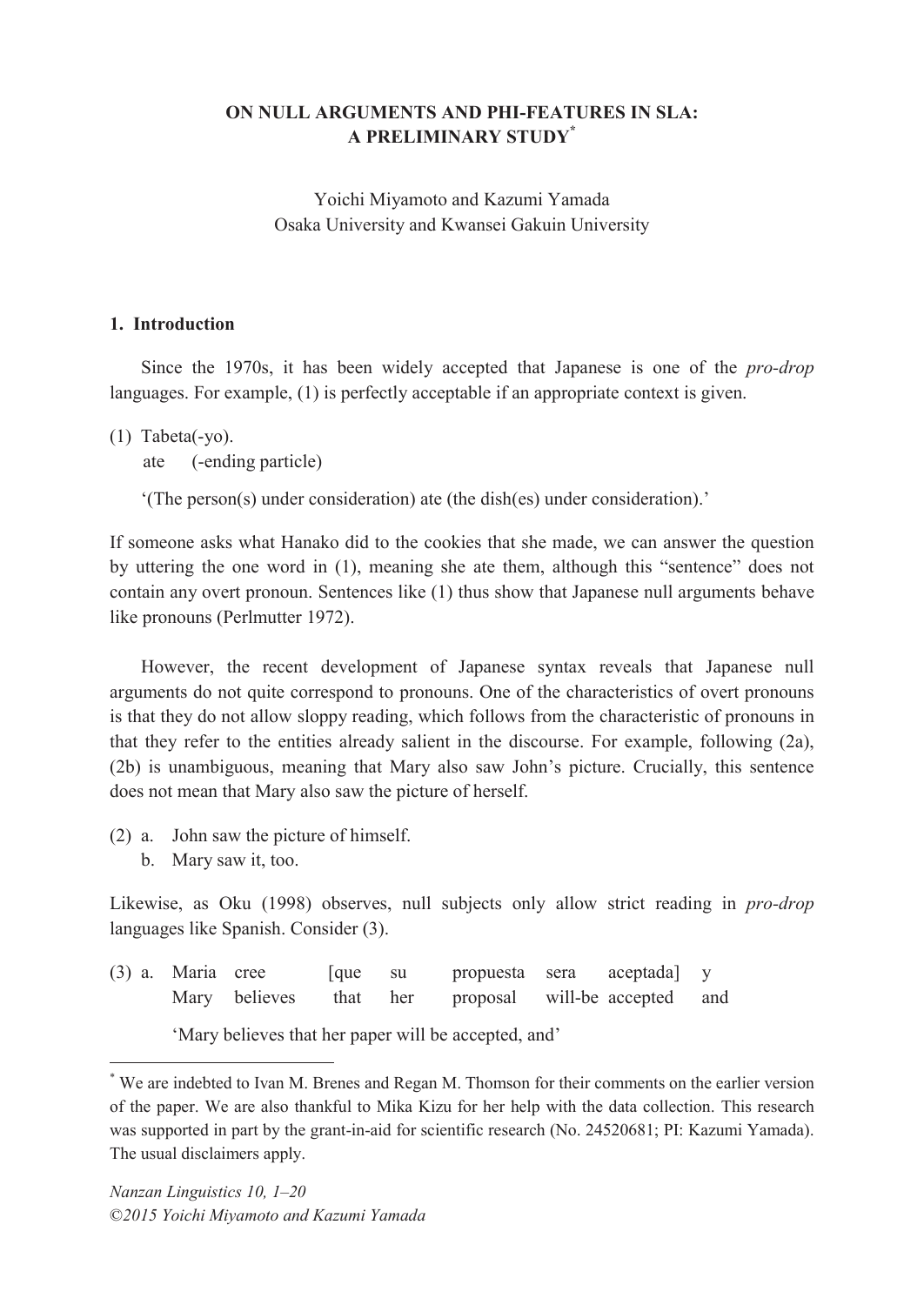b. Juan tambien cree [[e] sera aceptada]. Juan too believe will-be accepted

'Juan also believes that  $[ e ]$  will be accepted.'

(3b) only means that Juan also believes that Maria's paper will be accepted, and it lacks the sloppy reading which would describe the situation in which Juan also believes that his own paper will be accepted. This shows that the null subject in (3b) is pronominal in nature.

Given this observation, as noted by Oku (1998), it is quite surprising that Japanese null arguments permit both strict and sloppy readings if Japanese null arguments are also pronominal. Consider (4):

| $(4)$ a. Mary-wa [iibun-no]<br>Mary-TOP self-GEN | ronbun-ga<br>paper-NOM                         | saiyoosareru]-to<br>will be accepted-that | omotteiru.<br>think |
|--------------------------------------------------|------------------------------------------------|-------------------------------------------|---------------------|
|                                                  | 'Mary thinks that her paper will be accepted.' |                                           |                     |

|  |           | b. John-mo $\lceil e \rceil$ saiyoosareru]-to | omotteiru. |
|--|-----------|-----------------------------------------------|------------|
|  | John-also | will be accepted-that                         | think      |
|  |           |                                               |            |

 $\Delta$  John also thinks that  $\lceil e \rceil$  will be accepted.

As a continuation to  $(4a)$ ,  $(4b)$  can mean that John also thinks that Mary's paper will be accepted. In addition, this example can also describe the situation in which John also thinks that his own paper will be accepted. The presence of the latter reading in (4b) thus shows that Japanese null arguments have properties different from those of null subjects in *pro-drop* languages.

 Another property that differentiates Japanese null arguments from null subjects in languages like Spanish is the availability of what Takahashi  $(2008)$  calls "quantificational reading." Consider (5a, b).

| $(5)$ a. Hanako-wa               | taitei-no                  | sensei-o             | sonkeishiteiru. |
|----------------------------------|----------------------------|----------------------|-----------------|
| Hanako-TOP                       |                            | most-GEN teacher-ACC | respect         |
| 'Hanako respects most teachers.' |                            |                      |                 |
| b. Taroo-mo [e]<br>John-also     | sonkeishiteiru.<br>respect |                      |                 |
| 'Taroo respects $[e]$ , too.'    |                            |                      |                 |

(5b), which follows (5a), is ambiguous. It can describe the situation in which Taroo respects those teachers whom Hanako respects. It can also mean that Taroo respects a set of teachers which can be different from a set of teachers whom Hanako respects. This is an instance of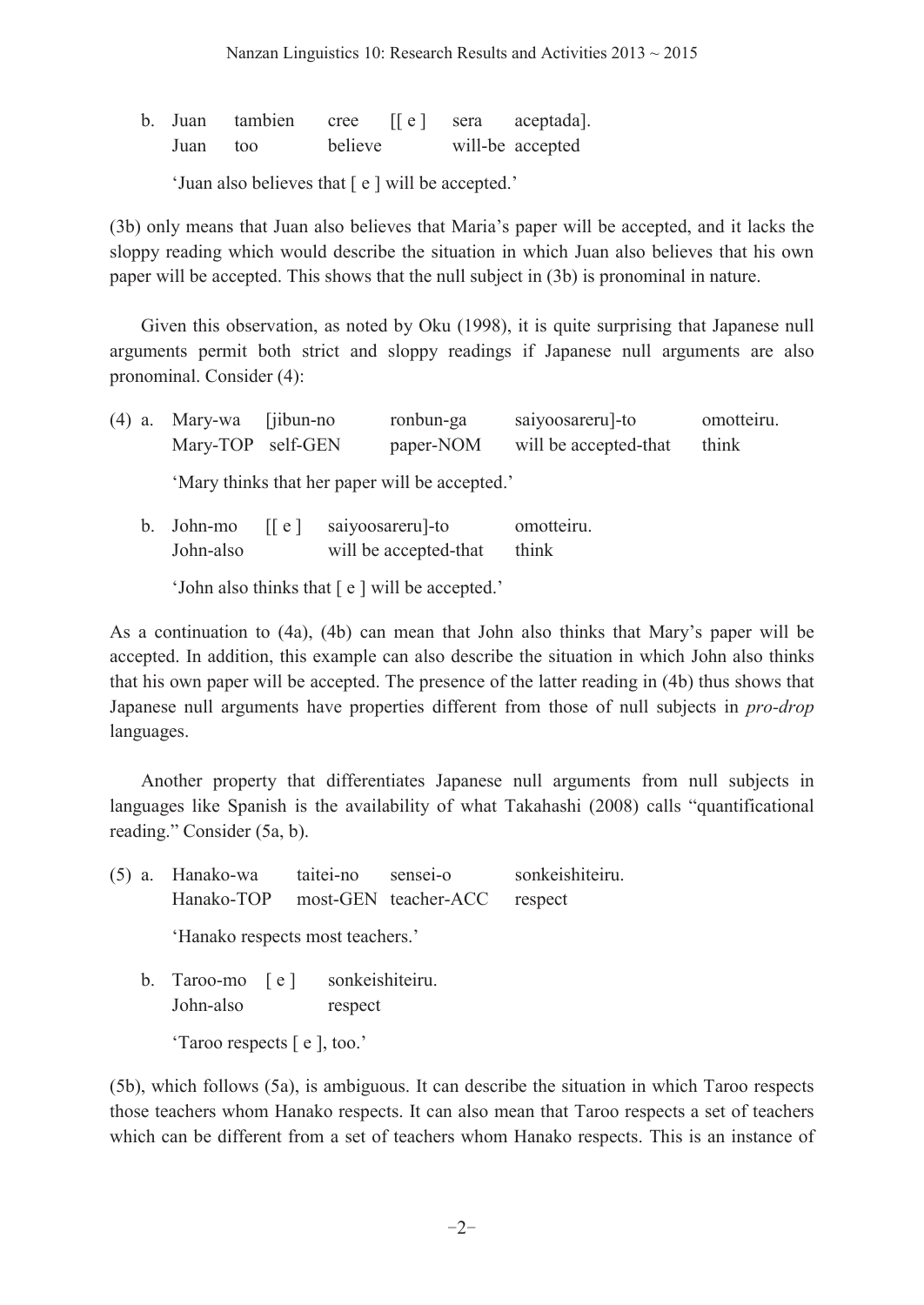quantificational reading. Notice that the former reading, but not the latter, can be readily accommodated under the assumption that the null object in (5b) is a null pronoun due to the lack of the relevant entities already introduced in the discourse. Again, Japanese null arguments behave differently from null subjects in *pro-drop* languages. In the literature, Japanese null arguments have been called "argument ellipsis (AE)" in order to tell them apart from null pronouns in so-called *pro-drop* languages.

In the field of language acquisition, one of the fundamental questions arising from the contrast between Japanese AE and Spanish null subjects is how Japanese AE is acquired in the course of language development. Does it follow the same developmental steps as those that Spanish null arguments follow? In the field of second language acquisition, it has been observed that in the course of English acquisition, null arguments "disappear" earlier in the grammar of Japanese EFL learners than in the grammar of EFL learners of European *prodrop* languages (White 1985, Lakshmanan 1991, Wakabayashi 2002, among others). If Japanese null arguments are not null pronouns, in contrast to null subjects in *pro-drop* languages, this developmental difference between them may not be too surprising.

This paper deals with the (un)learning of null arguments in the grammar of Japanese EFL learners and JFL learners of *non-pro-drop* languages and aims to contribute to issues surrounding (un)learning AE in SLA. We report on experimental results showing that Japanese EFL learners can ultimately "unlearn" AE in their English grammar by the advanced level, while AE is very difficult, if not impossible, to learn for JFL learners of European *non-pro-drop* languages. We explain why this is the case under Ishino's (2012) framework, which is modified by Miyamoto (2012).

For this purpose, this paper is organized as follows. Following this introduction, Section 2 introduces Wakabayashi's early minimalist account on the contrast between Japanese and Spanish EFL learners with respect to when they stop using null arguments in their target language, and also points out remaining issues under his proposal. Section 3 turns to Saito's (2007) proposal on null arguments, based on the absence of phi-feature agreement in Japanese. Section 4 reviews Ishino's (2012) phi-feature-based model on second language acquisition. Based on Saito's theoretical framework that the present paper assumes, this paper assumes a slightly modified version of Ishino's proposal in accordance with the assumption that Japanese lacks phi-feature agreement. Section 5 presents our experiment. In Section 6, we discuss our results in relation to Oba's  $(2003)$  experimental results showing that subject condition effects start emerging in the grammar of Japanese advanced EFL learners. Section 7 contains concluding remarks.

### **2. Previous Account on the Contrast between Japanese and Spanish EFL Learners**

 Under the early minimalist framework, Wakabayashi (2002) explains why Spanish EFL learners drop more subjects in their L2 English than Japanese EFL learners. Wakabayashi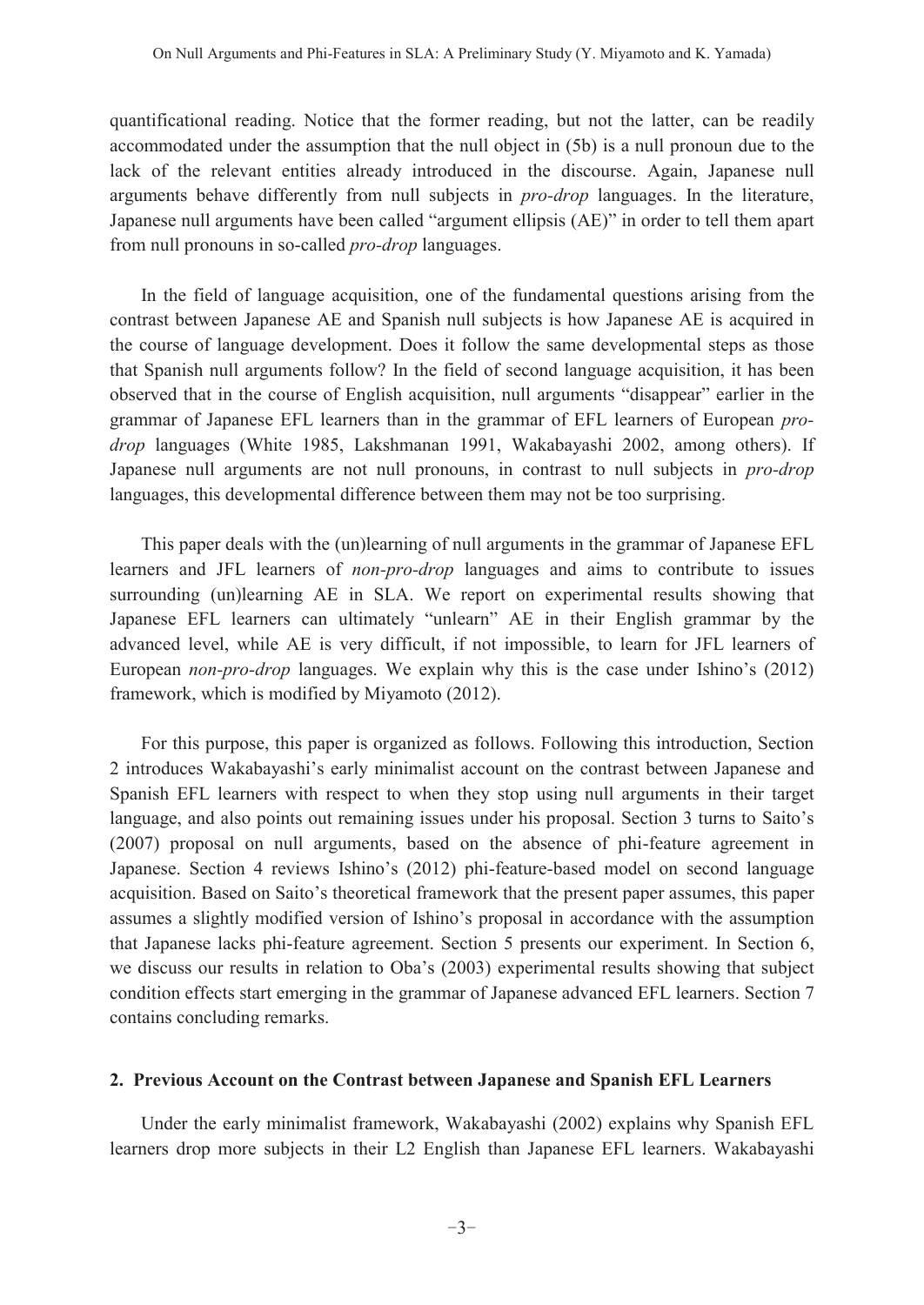proposes that in English, T has a [+merge-in-overt-syntax] feature due to a strong nominal feature, and T merges with VP in overt syntax. Subject-raising to TP SPEC satisfies the EPP requirement on T in English, as exemplified in (6).

(6) a. I read the book.



In Spanish, on the other hand, T has a [+merge-in-overt-syntax] feature due to a strong verbal feature, and T merges with VP in overt syntax. This time, the EPP requirement on T is satisfied by verb-raising without any DP moving into TP SPEC (Alexiadou and Anagnostopoulou 1998). For example, (7a) has the structure given in (7b).

 $(7)$  a. Leo el libro. I-read the book

'I read the book.'



Finally, in Japanese, T does not have a [+merge-in-overt-syntax] feature due to a weak nominal feature. Accordingly, the subject and T are merged in covert syntax since they do not have phonological and semantic content. When a subject has a phonological feature, it is assumed to merge in overt syntax at VP SPEC. (8a) and (9a), for example, have the structures given in (8b) and (9b) in overt syntax, respectively.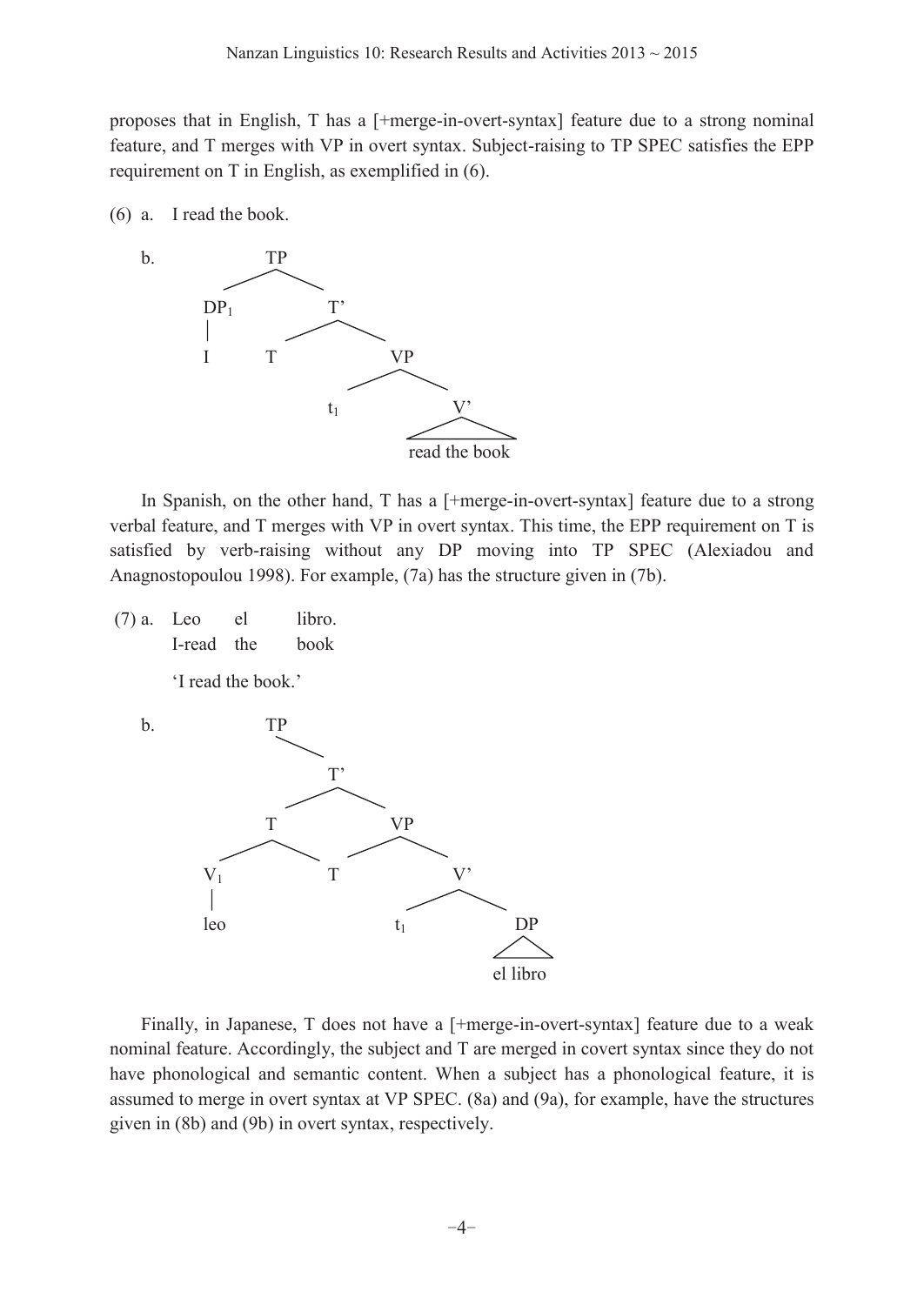(8) a. Watashi-ga sono hon-o yomu. I -NOM that book-ACC read

'I read the book.'



(9) a. Sono hon-o yomu. that book-ACC read

 $'(the person(s) under consideration) read the book.'$ 



 Given this, let us turn to clarify what Japanese and Spanish EFL learners need to do. Japanese EFL learners must only learn T having a [+merge-in-overt-syntax] feature due to a strong nominal feature. In contrast, Spanish EFL learners must first unlearn T having a [+merge-in-overt-syntax] feature due to a strong verbal feature, and then they must learn T having a [+merge-in-overt-syntax] feature due to a strong nominal feature. Notice that Spanish EFL learners must follow more steps than Japanese EFL learners, which may pose extra difficulty for Spanish EFL learners to learn English. Alternatively, for some reason, learning new features may be easier than unlearning L1 features. Either way, we predict that Japanese EFL learners have an easier time than Spanish EFL learners in learning the target language.

Attractive though Wakabayashi's proposal may be, it remains speculative with the [+merge-in-overt-syntax] feature, whose existence needs to be independently justified. In addition, a number of questions naturally arise on the structures exemplified in (8b) and (9b). One issue concerns the position of the subject in Japanese. We now have evidence that a Japanese overt subject is located in CP SPEC (Hasegawa 2005, Miyagawa 2010, Saito 2011, Ueda 2002). For instance, Fukui (1984) argues that the Japanese subject is situated in an  $A^2$ position. His evidence comes from the paradigm in (10).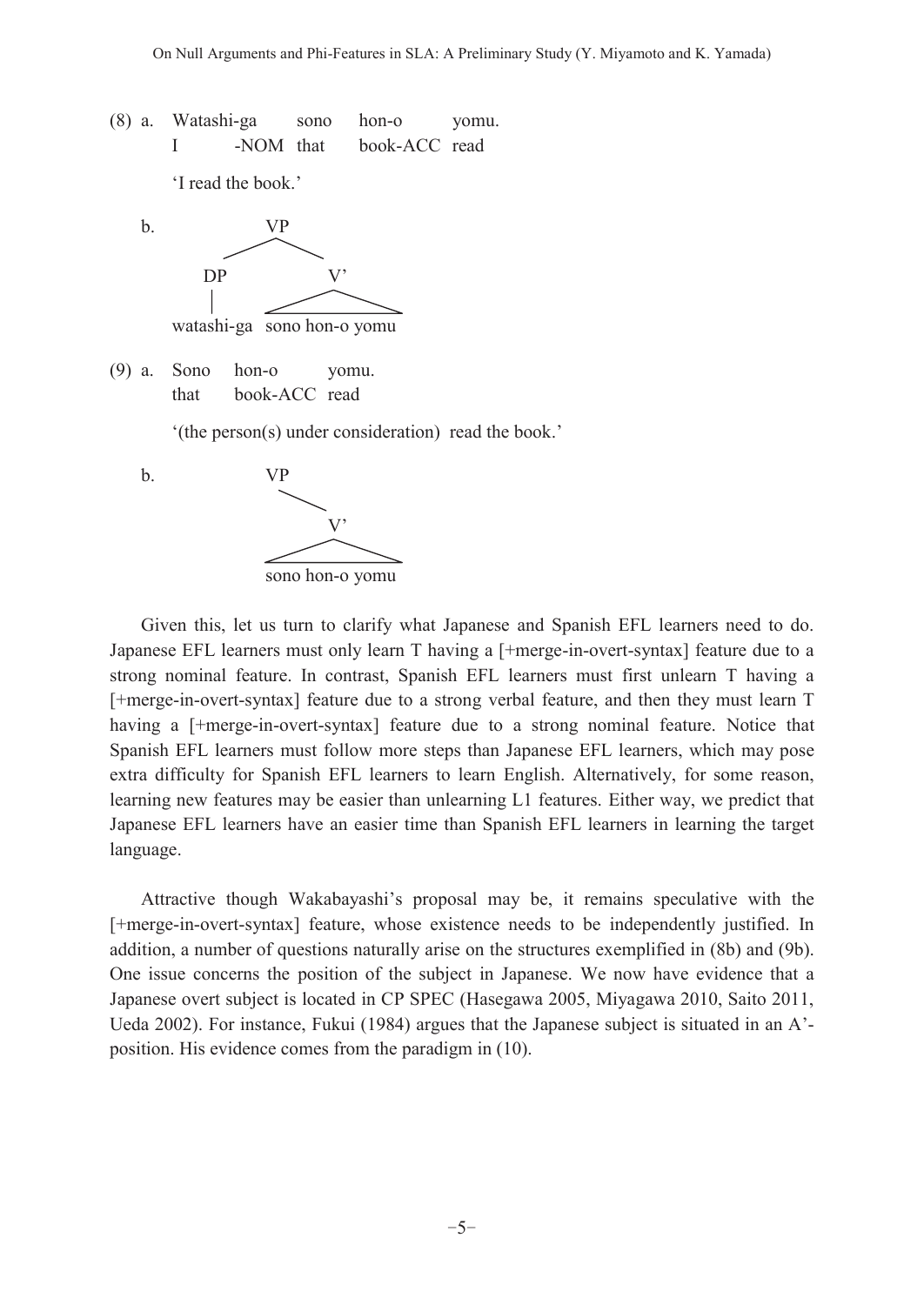| $(10)a. *John-ga$ kare-no kaban to              | John-NOM his-GEN bag and                                |              |           |          | jibun-no syasin-o motte<br>self-GEN picture-ACC with |  |
|-------------------------------------------------|---------------------------------------------------------|--------------|-----------|----------|------------------------------------------------------|--|
| kaet-te ki-ta.<br>return-TE                     | came                                                    |              |           |          |                                                      |  |
|                                                 | 'John came back with his bag and a picture of himself.' |              |           |          |                                                      |  |
| b. *John-ga jibun-no kaban to                   | John-NOM self-GEN bag                                   |              | and       | kare-no  | syasin-o motte<br>his-GEN picture-ACC with           |  |
| kaet-te ki-ta.<br>return-TE                     | came                                                    |              |           |          |                                                      |  |
| c. John-ga kare-no kaban to<br>John-NOM his-GEN |                                                         | bag          | and       | kare-no  | syasin-o motte<br>his-GEN picture-ACC with           |  |
| kaet-te ki-ta.<br>return-TE                     | came                                                    |              |           |          |                                                      |  |
| d. John-ga jibun-no                             | John-NOM self-GEN                                       | kaban<br>bag | to<br>and | jibun-no | syasin-o motte<br>self-GEN picture-ACC<br>with       |  |
| kaet-te ki-ta.                                  |                                                         |              |           |          |                                                      |  |

return-TE came

 $\overline{a}$ 

The contrast between (10a, b) and (10c, d) is surprising, given the fact that the English translation given to (10a) is fully acceptable. Fukui proposes that this contrast follows from the Parallelism Constraint on Operator Binding (Safir 1986), which states (11), under the assumption that the reflexive *jibun* and the pronoun *kare* have different feature specifications and the Japanese subject is located in an A'-position, creating an operator-variable chain.

(11) If O is an operator and x is a variable bound by O, then for any y, y a variable, x and y are the same in their feature specifications.<sup>1</sup>

In (10a, b), the feature specifications of the reflexive *jibun* and the pronoun *kare* result in feature conflict, and thus, these examples violate the constraint in point. On the other hand, no such conflict occurs in (10c, d), thus, these examples are acceptable.

 To the extent that Fukui is correct, we cannot maintain the hypothesis that the Japanese subject is located in VP SPEC since the position under consideration must be an A-position under Wakabayashi's proposal. The fact that the English translation given in  $(10a)$  is grammatical also indicates that the position that the Japanese subject occupies is not TP

<sup>&</sup>lt;sup>1</sup> The definition in (11) is from Fukui (1984), cited in Ueda (2002).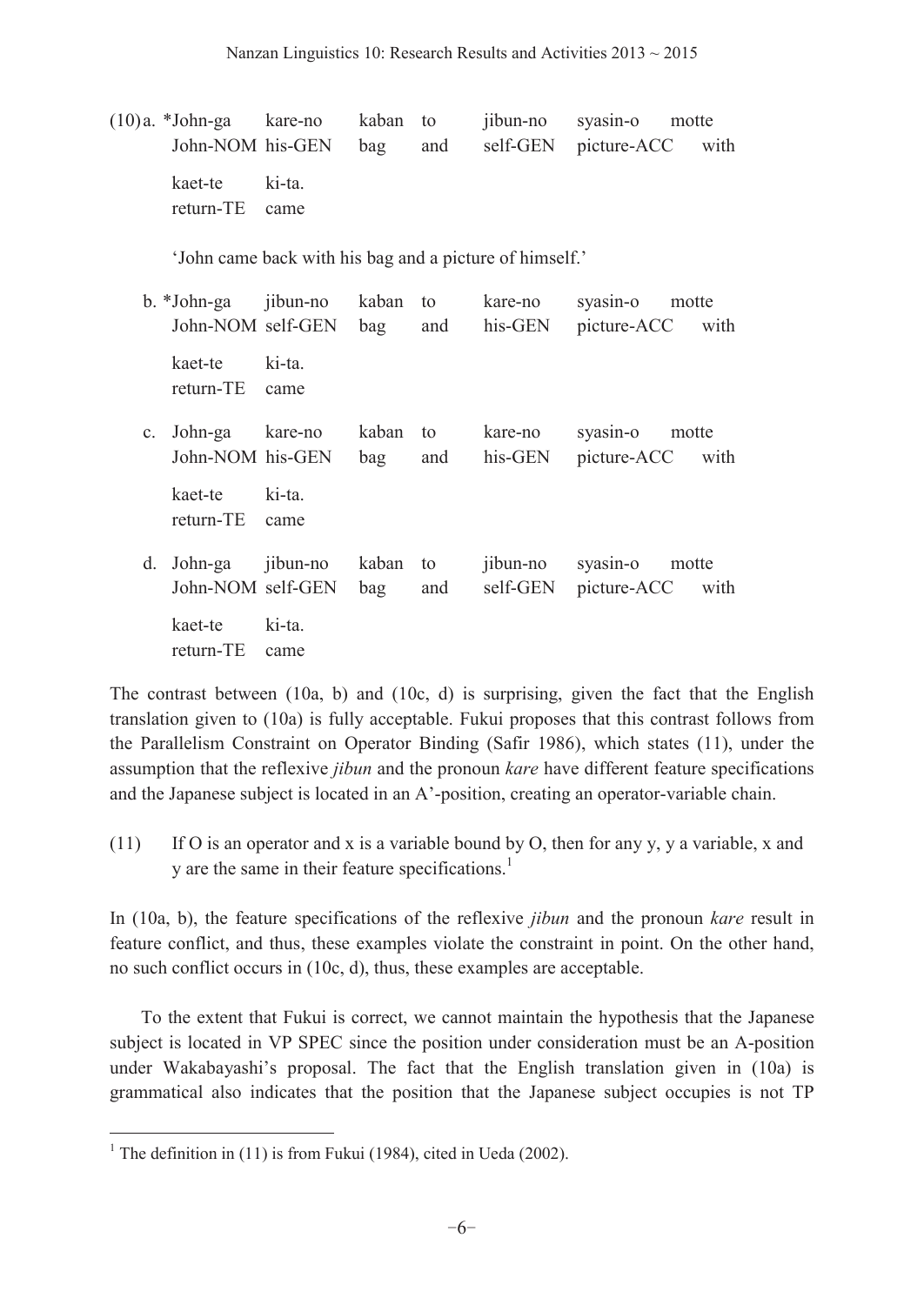SPEC, which we assume the English subject occupies. Then, the most plausible candidate would be CP SPEC, as Ueda (2002) states. This leads us to suggest that Wakabayashi's account cannot be maintained as it is. In the sections to follow, we develop an alternative to his proposal under the current minimalist framework. Nevertheless, the reader will see that Wakabayashi's insight on LF-copying is still maintained under our proposal.

# **3. Feature-based Approach to Null Arguments in Japanese**

Observing the contrast between Japanese and Spanish, Oku proposes that null arguments, which are missing in overt syntax, are copied from the preceding sentence in LF. For instance, the DP *jibun-no ronbun-ga* is copied from (4a), repeated here as (12a), to the embedded subject position in (4b), repeated here as (12b), in LF, as illustrated in (12c).

| (12)a.      | Mary-wa              | $\int$ jibun-no<br>Mary-TOP self-GEN | ronbun-ga<br>paper-NOM                         | saiyoosareru]-to<br>will be accepted-that | omotteiru.<br>think |
|-------------|----------------------|--------------------------------------|------------------------------------------------|-------------------------------------------|---------------------|
|             |                      |                                      | 'Mary thinks that her paper will be accepted.' |                                           |                     |
| b.          | John-mo<br>John-also | $\vert \vert e \vert$                | saiyoosareru]-to<br>will be accepted-that      | omotteiru.<br>think                       |                     |
|             |                      |                                      | 'John also thinks that [e] will be accepted.'  |                                           |                     |
| $c_{\cdot}$ | John-mo<br>John-also | [jibun-no]<br>self-GEN               | ronbun-ga<br>paper-NOM                         | saiyoosareru]-to<br>will be accepted-that | omotteiru.<br>think |

Building on his proposal based on LF-copying, Saito (2007) further develops a theory of AE, given the hypothesis that Japanese lacks phi-feature agreement (see Kuroda (1988) for relevant discussion), and explains why AE is not available in languages like English. Under the assumption that agreement is an instance of a probe-goal relation triggered by uninterpretable phi-features on T and *v*, the interpretable phi-features of the subject or object DP agree with the uninterpretable phi-features of T or *v*. For Chomsky (2000), this agreement relation leads to the deletion of the uninterpretable phi-features of  $T$  or  $\nu$  as well as the uninterpretable Case-feature of the DP under consideration. Under this probe-goal based theory of Case, Saito (2007) argues that the absence of phi-features in Japanese enables the LF-copying of the element missing in overt syntax to be legitimate in Japanese, but not in English.

 Let us illustrate how his proposal works with concrete examples. We start with (13a, b) in English.

(13) a. John praised himself.

b. \*But Mary did not praise.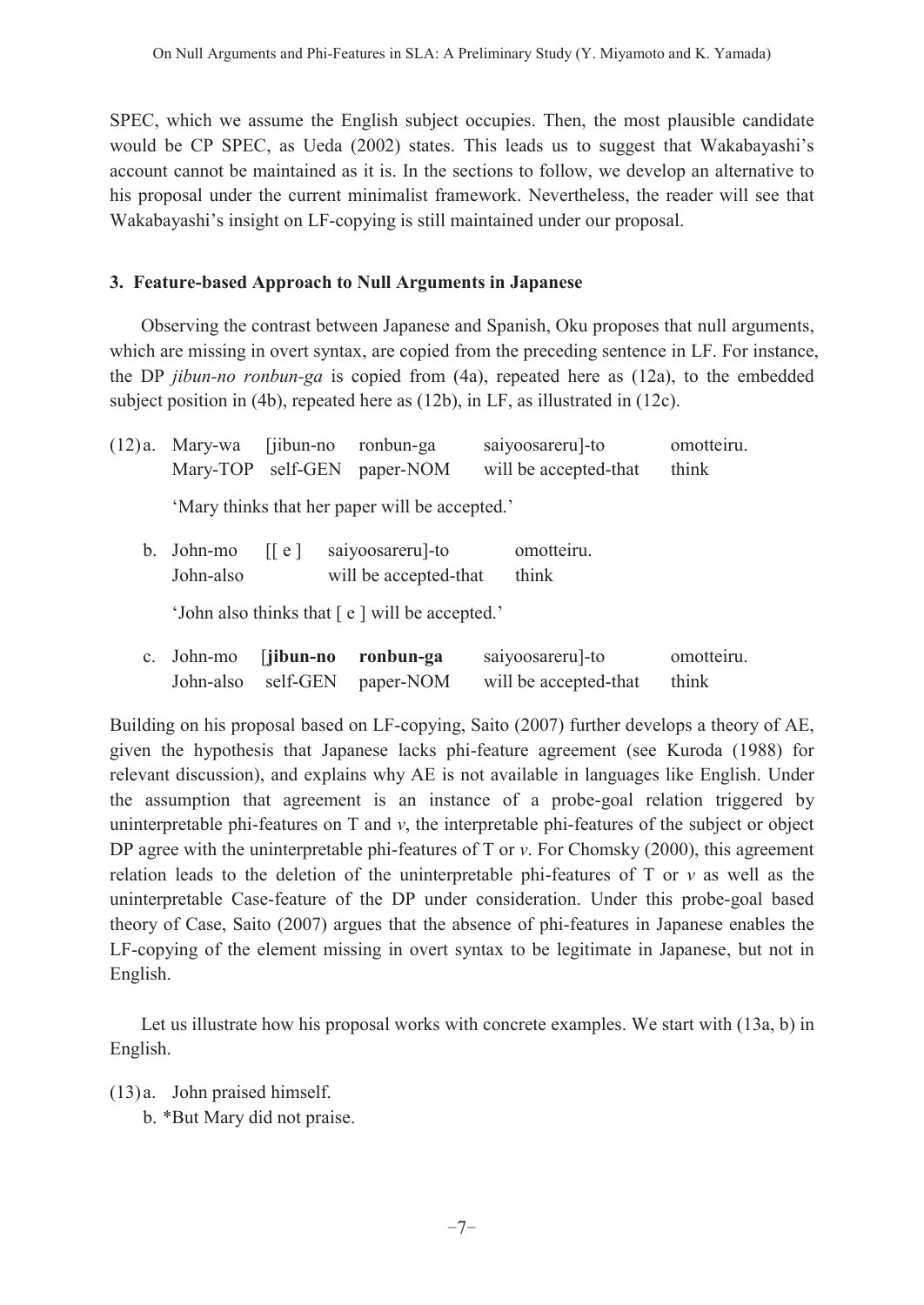In (13a), the interpretable phi-features of the DP *himself* agree with the uninterpretable phifeatures of  $v$ ; consequently, the uninterpretable phi-features of  $v$  and the uninterpretable Casefeature of the DP under question are deleted. This means that the DP *himself* becomes inactive. Now, this DP, being inactive, cannot act as a goal of  $\nu$  in (13b) when it is copied from  $(13a)$ . As a result, the uninterpretable features of  $\nu$  remain in this example, and this derivation crashes. In contrast, due to the lack of phi-features in Japanese, (12b) undergoes different derivational steps. In (12b), since T does not have uninterpretable phi-features, it does not have to establish any probe-goal relation with the subject DP *jibun-no ronbun*, which is copied from (12a). Consequently, no crash occurs in (12b).

Notice that this feature-based approach to AE also correctly accounts for the crosslinguistic contrast between Japanese and Spanish null elements, as illustrated in the contrast between (12a, b) and (3a, b), repeated here as (14a, b).

| $(14)a$ . Maria cree |                                                      | lque | su  | propuesta sera aceptada y |     |
|----------------------|------------------------------------------------------|------|-----|---------------------------|-----|
|                      | Mary believes that                                   |      | her | proposal will-be accepted | and |
|                      | 'Mary believes that her paper will be accepted, and' |      |     |                           |     |
| b. Juan              | tambien cree [[e] sera                               |      |     | aceptada.                 |     |

Juan too believe will-be accepted

'Juan also believes that  $[ e ]$  will be accepted.'

Spanish does have phi-feature agreement; accordingly, AE is unavailable for the same reason that (13b) is excluded in English. If so, null subjects in Spanish must be of a type different from AE. Given the fact that they do not allow sloppy reading, the most plausible candidate is a null pronominal, as has been proposed in the literature (Chomsky 1982).

This concludes the brief introduction of Saito's (2007) proposal on  $AE$ . In the sections to follow, the reader will see that this feature-based approach to  $AE$ , along with Ishino's (2012) feature-based model in second language acquisition, makes significant predictions for the acquisition of AE in second language acquisition.

# **4. Feature-based Approach to Second/Foreign Language Acquisition**

In this paper, we adopt Ishino's (2012) model on second language acquisition in essence, which is based on feature transfer and feature learning (FTFL). Yet, we do not adopt her theoretical assumption that Japanese is specified for (some of the) phi-features, i.e., the number feature.<sup>2</sup>

The essence of the FTFL is: the L1 features, if any, are first transferred to the L2

 $\overline{a}$ 

 $2$ <sup>2</sup> This section is based on Miyamoto (2012).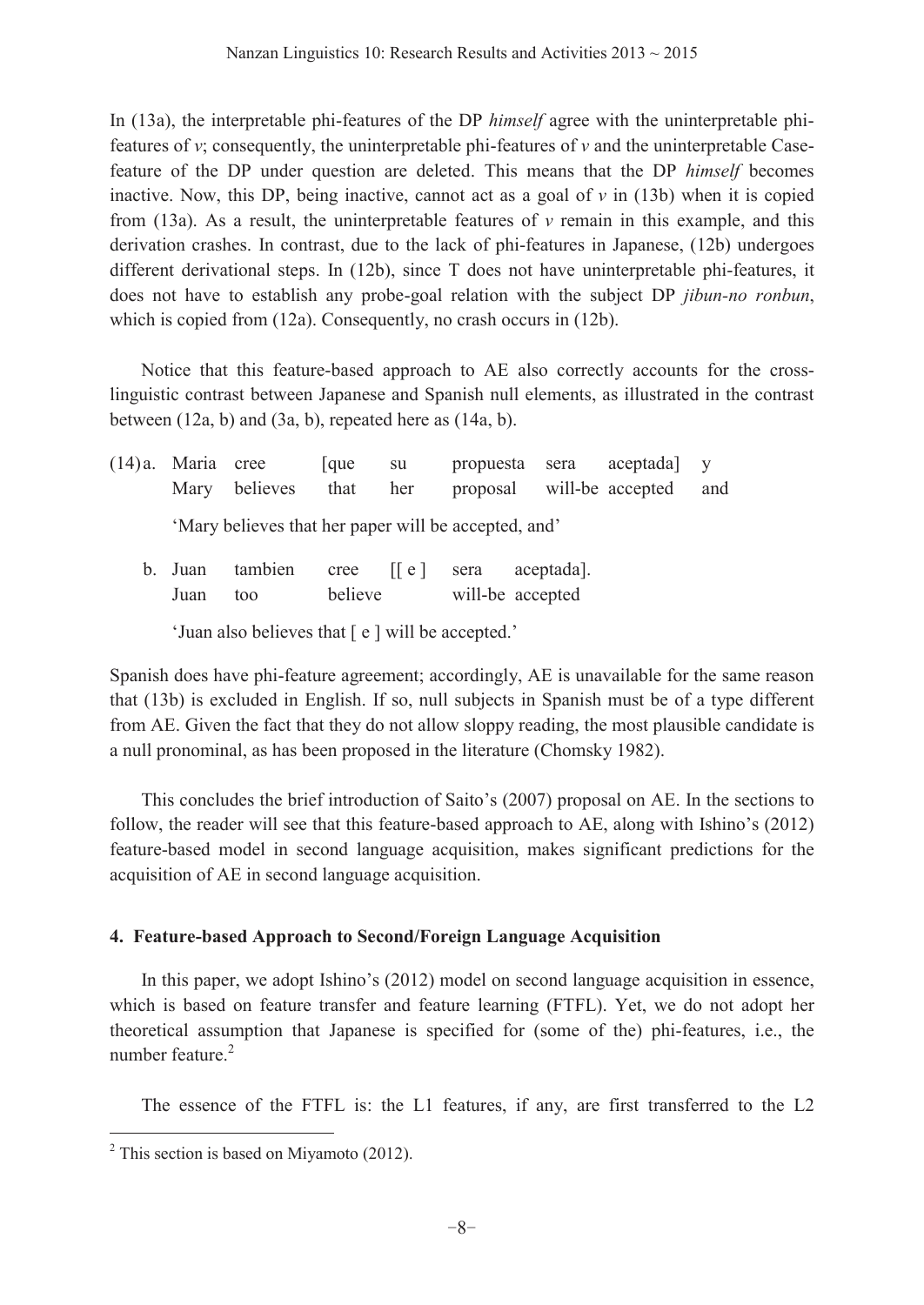grammar at the elementary/intermediate level, and then the competition of feature specification between the L1 and the L2 occurs at the advanced level. If the L1 features have been transferred to L2 at the earlier stage, they remain even at the advanced level. In contrast, if no L1 feature is present at the earlier stage, the L2 feature specification will be adopted at the advanced level.

Notice that the unavailability of the feature specification resetting readily accounts for the observation, mentioned in Section 1, that Japanese EFL learners ultimately stop using null arguments while Spanish EFL learners have a difficult time in doing so. The following charts informally illustrate the relevant processes. In (15) and (16),  $\vee$  means the presence of (phi-) features while  $\ast$  indicates the absence of such features.

| (15) | Japanese EFL Learners |
|------|-----------------------|
|------|-----------------------|

| Stage in $L2$ | Leature L | L <sub>2</sub> Grammar    | L <sub>2</sub> Grammar | L <sub>2</sub> Feature |
|---------------|-----------|---------------------------|------------------------|------------------------|
| Learning      | Inventory | (Elementary/Intermediate) | (Advanced)             | Inventory              |
| Earlier       |           |                           |                        |                        |
| Later         |           |                           |                        |                        |

(16) EFL Learners from *Pro-drop* Languages (e.g., Spanish)

| Stage in $L2$ | L1 Feature | L <sub>2</sub> Grammar    | L <sub>2</sub> Grammar | L <sub>2</sub> Feature |
|---------------|------------|---------------------------|------------------------|------------------------|
| Learning      | Inventory  | (Elementary/Intermediate) | (Advanced)             | Inventory              |
| Earlier       |            |                           |                        |                        |
| Later         |            |                           |                        |                        |

In (15), since Japanese is assumed to have no phi-features, no phi-feature specification is set for the L2 grammar at the earlier stage. Then, the phi-feature specification from English, the target language, can ultimately be adopted at the later stage in their grammar. On the other hand, since *pro-drop* languages have phi-feature agreement, this L1 setting persists throughout their acquisition of English, as illustrated in (16).

 The present concern regards the case where the target language does not have phi-feature agreement, unlike the case discussed above. In this preliminary study, we focus on the availability of feature resetting in the grammar of JFL learners of *non-pro-drop* languages. Under Ishino's proposal, we predict the developmental steps, illustrated in (17).

(17) JFL Learners from *Non-pro-drop* Languages

|          | Stage in $L2$   L1 Feature | L <sub>2</sub> Grammar    | L <sub>2</sub> Grammar | L <sub>2</sub> Feature |
|----------|----------------------------|---------------------------|------------------------|------------------------|
| Learning | Inventory                  | (Elementary/Intermediate) | (Advanced)             | Inventory              |
| Earlier  |                            |                           |                        |                        |
| Later    |                            |                           |                        |                        |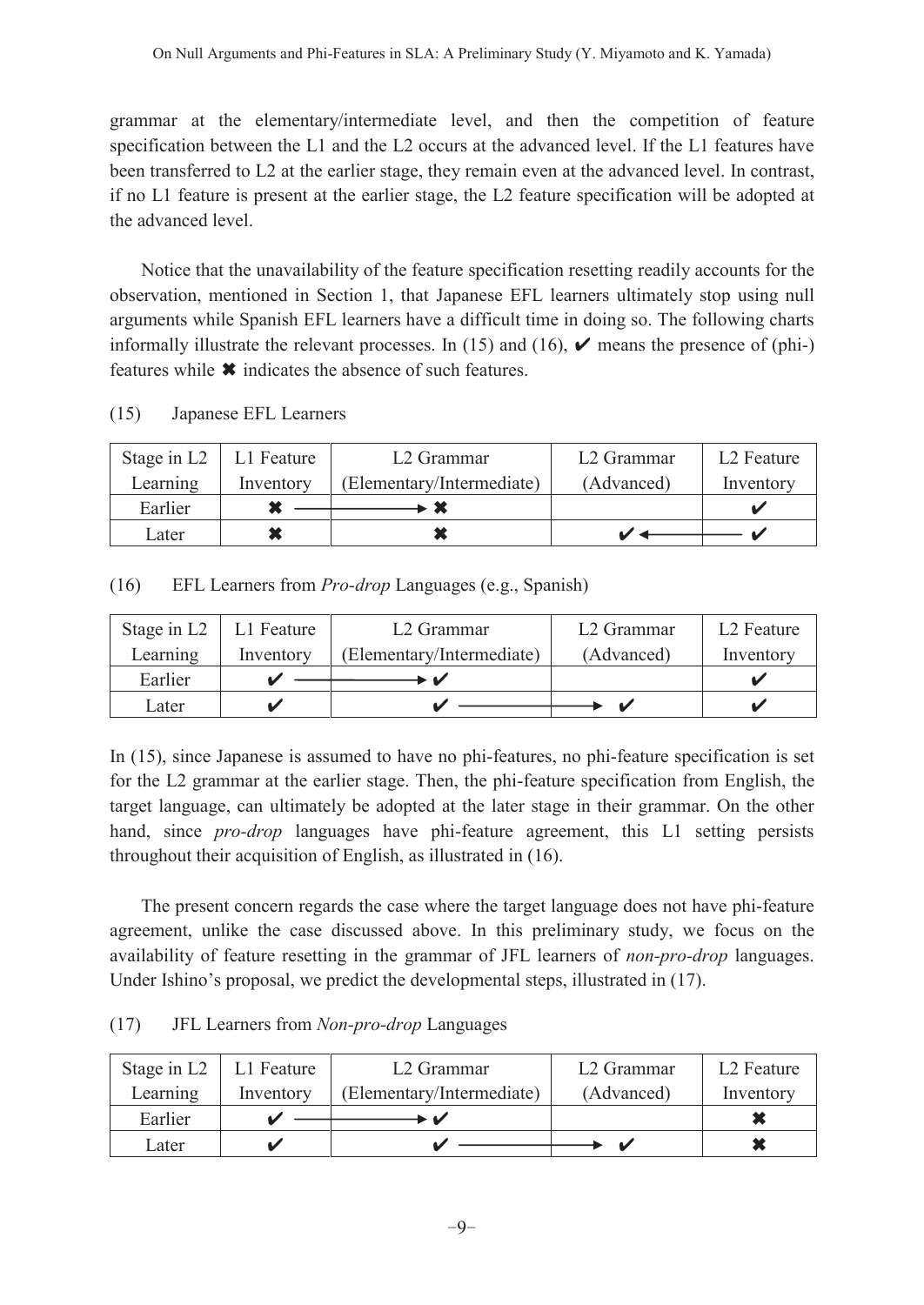In (17), the L1 feature specification should also remain even at the advanced level. We tested whether this prediction is fulfilled in our experiment.

## **5. Experiment**

 We now introduce our experiment. In Section 5.1, we present our hypothesis, followed by the subjects in Section 5.2. Section 5.3 discusses the procedures, and Section 5.4 is for our results.

# **5.1. Hypothesis**

Under Saito's  $(2007)$  feature-based approach to AE as well as Ishino's  $(2012)$  featurebased model on second language acquisition, we predict, as mentioned in Section 4, that by the advanced level Japanese EFL learners (J-EFL, hereafter) will be able to "unlearn" AE, but JFL learners of European *non-pro-drop* languages (E-JFL learners, hereafter) will experience difficulty in "learning" AE. This in turn means that advanced J-EFL learners should not permit null arguments altogether, whereas advanced E-JFL learners should permit neither sloppy nor quantificational reading for null arguments.

# **5.2. Subjects**

A total of 58 subjects participated in our study (see Table 9). The control group (English native speakers (NS's) = 8, Japanese NS's = 11) served as a baseline against which we compared the learners' results. The experimental groups consisted of NS's of European *nonpro-drop* languages ( $n = 12$ ) and Japanese NS's ( $n = 27$ ). They were either undergraduate or postgraduate students at universities in England and Japan. The subjects' proficiency was evaluated, based on the Simple Performance-Oriented Test (for E-JFLs) and the Oxford Placement Test (for J-EFLs) scores. All of the learners started studying their target language from age 12. Their language profiles are summarized in (18).

| Ll           | N     | Age           | Level      |           | Length of Study (year)        |
|--------------|-------|---------------|------------|-----------|-------------------------------|
| Non-pro-drop | $12*$ | $19 - 26$     | Advanced   | $(n = 5)$ | 1-6 (mean = $2.9$ )           |
| languages    |       | $mean = 21.9$ | Upper Int. | $(n = 7)$ |                               |
| Japanese     | 27    | $18 - 20$     | Upper Int. | $(n = 7)$ |                               |
|              |       | $mean = 18.8$ | Lower Int. |           | $(n = 16)$   6-9 (mean = 6.9) |
|              |       |               | Elementary | $(n = 4)$ |                               |

| (18) | Participants |
|------|--------------|
|------|--------------|

\*English (n = 8); French (n = 2); Dutch (n = 1); German (n = 1)

In addition to these experiment groups, we tested eight Japanese (age = 18-20; mean = 18.7) and 11 English (age =  $29-68$ ; mean =  $44.3$ ) NS's as the control groups.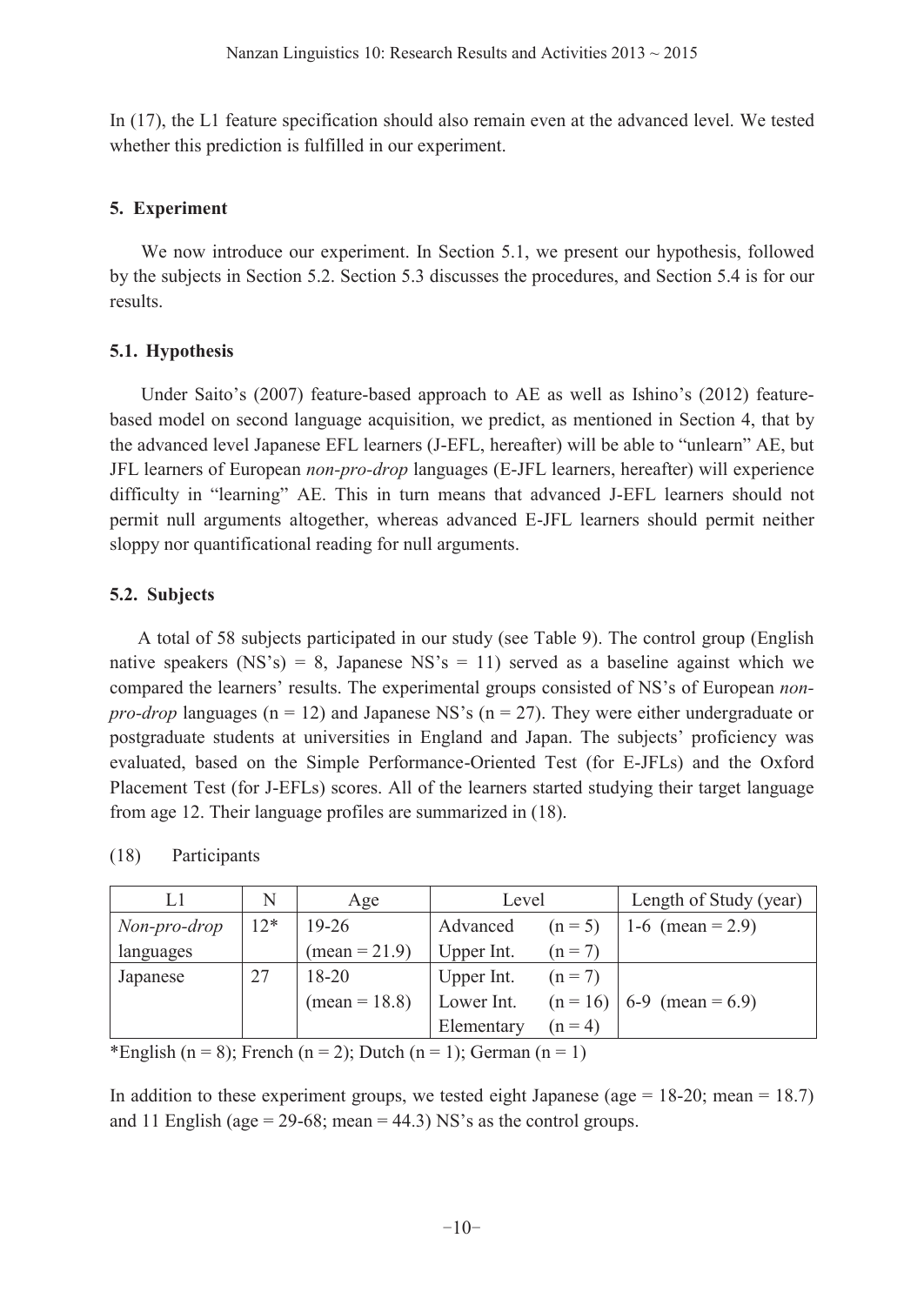#### **5.3. Procedures**

The experiment was conducted in two steps. All participants took part in two experimental tasks in the following order: the truth-value judgment task, followed by the grammaticality judgment task. This task order was selected in an effort to prevent participants from ascertaining that the focus of the study was on interpretation of null elements. The session was in approximately 60 minutes for both groups of learners. They were given a brief break between each task when necessary.

#### 5.3.1 The Grammaticality Judgment Task

This task was performed to first identify the participants who allowed null arguments in their L2. For the E-JFL learners, the task consisted of 6 stimuli in Japanese: 3 included null subjects and 3 null objects. Examples are given in (19). (19a) is an instance of a null subject whereas (19b) exemplifies a null object.

|                                                                                          | (19) a. Taroo-ga akai huku-no                   | onna-no | hito-o                                             | mita  | toki,                             |  |
|------------------------------------------------------------------------------------------|-------------------------------------------------|---------|----------------------------------------------------|-------|-----------------------------------|--|
|                                                                                          | Taro-NOM red cloth-NOM woman-GEN person-ACC saw |         |                                                    |       | when,                             |  |
| sono<br> e <br>that                                                                      | hito-o                                          | Sam-no  | oneesan<br>person-ACC Sam-NOM elder sister is-that | da-to | omoimashita.<br>thought           |  |
| 'When Taro saw a lady wearing a red clothes, [e] thought she was Sam's elder<br>sister.' |                                                 |         |                                                    |       |                                   |  |
| b. Taroo-ga<br>Taro-NOM                                                                  | computer-ACC ended up breaking                  |         | kompyuutaa-o kowashi-te shimaimashita              | ga,   | otoosan-ga<br>although Father-NOM |  |

[ e ] naoshimashita. fixed

Although Taro broke a computer, his father fixed [e].'

The test for the J-EFL learners consisted of 8 stimuli in English: 3 included null subjects, 3 null objects, and 2 distracters. Test items are exemplified in (20a, b).

- (20) a. John saw a very beautiful woman. He thought  $\lceil e \rceil$  was Mary's mother.
	- b. Before John used [e ], Mary broke his computer.

Both E-JFL and J-EFL learners were also asked to correct the sentence when they found it *unnatural/not acceptable*. Responses were not explicitly timed, but they were instructed to answer quickly, and not to change their answers to previous items.

5.3.2. The Truth-Value Judgment Task

After identifying the participants who allowed null arguments from the results in the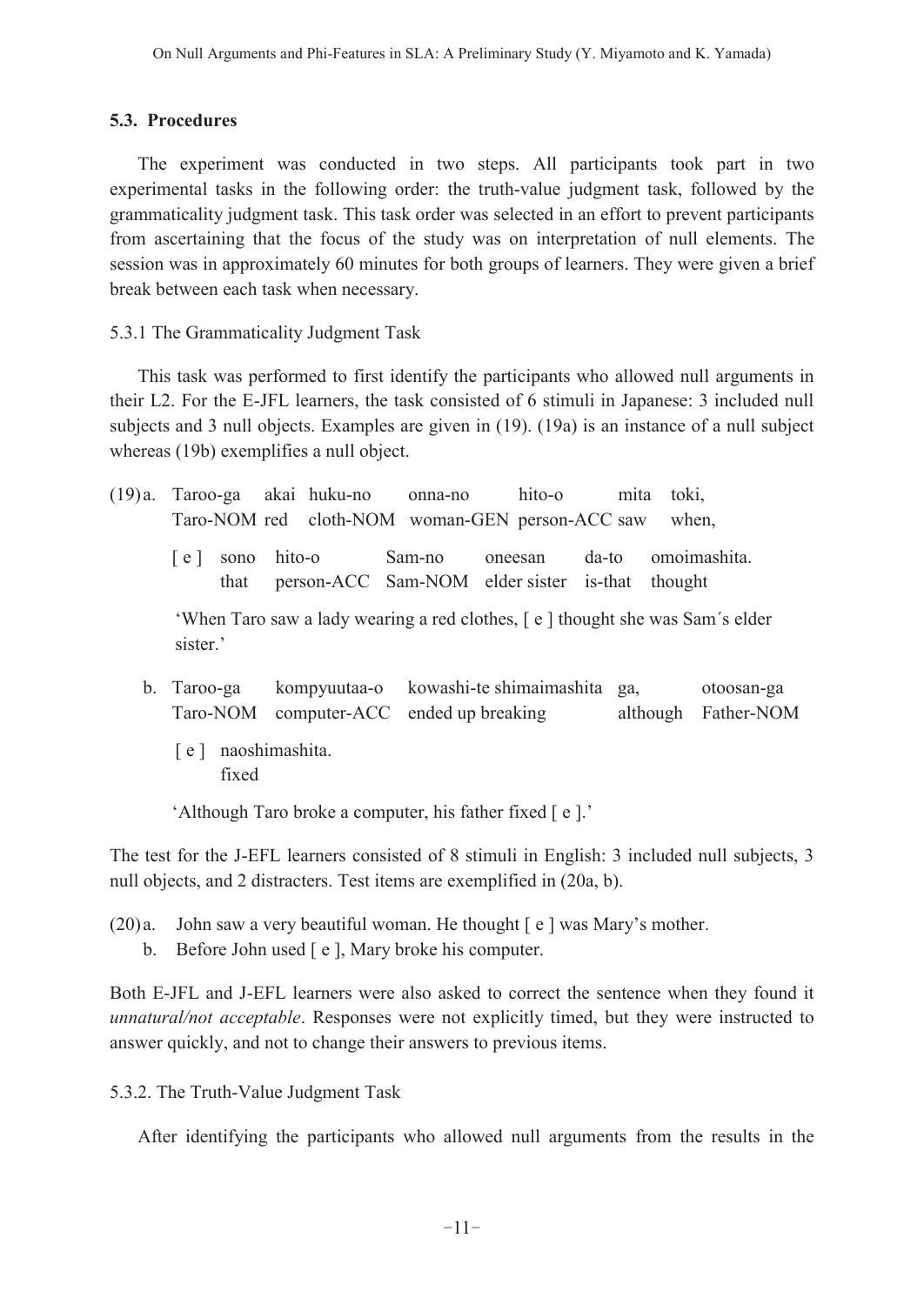grammaticality judgment task, we further examined their responses from the truth-value judgment task to investigate whether the null arguments under question permit sloppy and quantificational reading. Each stimulus consisted of a dialogue among animals or people, along with their photos/videos that subjects saw on a projector screen while listening to the corresponding audio. The dialogues were given in English for the *non-pro-drop* language group and in Japanese for the Japanese group to make sure that they fully understood each context/situation. The E-JFL group was told that 'Elmo' is learning Japanese, but he is not good at Japanese yet. The J-EFL group was told that 'Taroo' is learning English, but he is not good at English yet. Each of the learners was required to judge whether the uttered Japanese/English test sentences by 'Elmo'/'Taroo' correctly described the situations of given dialogues. Examples of the test items (dialogues and test sentences) are illustrated in (21)- (23).

(21) Sloppy Reading



No. 1 (2/4)







 $\bullet$ 

No. 1 (4/4)



- $(E)$ : "My car is very dirty. I should clean it.
- (J): "Kuruma-o kiree-ni siyoo" car-ACC clean shall do
- $(E)$ : "It's very clean now.
- (J): "Pika pika-ni natta-zoo" shining became-ending particle
- $(E)$ : "I should clean the car, too."
- (J): "Sorosoro kiree-ni siyoo" soon clean shall do
- $(E)$ : "Now, it is very clean."
- (J): "Yoshi, pika pika-ni natta-zoo" alright shining became-ending particle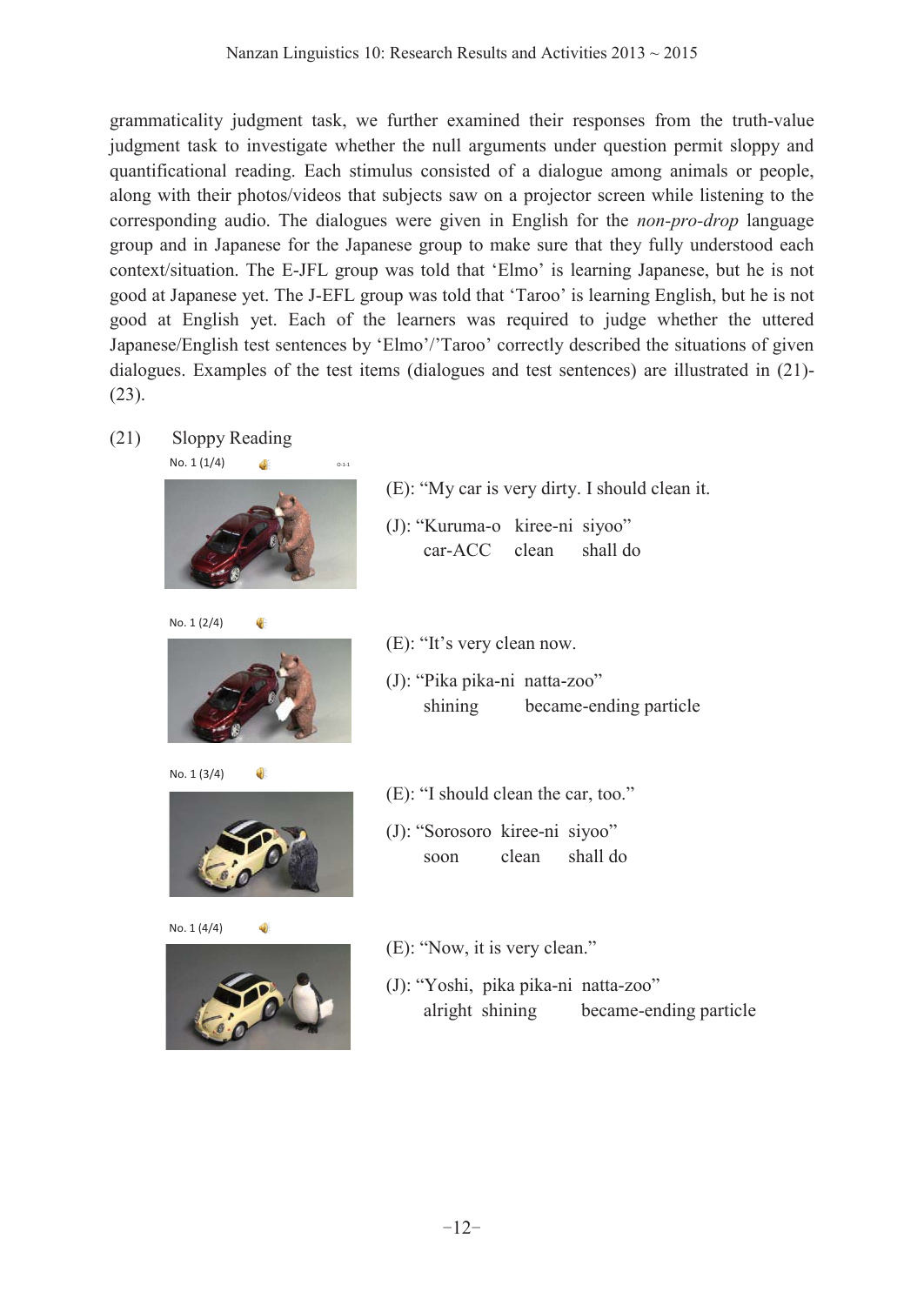Test Sentence

 (E) Elmo: ³Kuma-wa jibun-no kuruma-o fuita. Sosite, Pengin-mo Bear-TOP self-GEN car-ACC wiped and penguin-also [ e ] fuita." wiped 'Bear wiped his own car, and Penguin wiped [ e ], as well.'

(J) Taroo: "Bear cleaned his own car, and Penguin cleaned  $[e]$ , as well. "

# (22) Strict Reading







- $(E)$  Bear: "Let's clean the car." Penguin: "I will help you."
- (J) Bear: "Kuruma-o kiree-ni shiyoo" car-ACC clean shall do Penguin: "Boku-mo tetsudau-yo" I-also help-ending particle
- $(E)$  Bear:  $\gamma$  and  $\gamma$  it is really clean. Thank you very much, Penguin." Penguin: "You're welcome."
- (J) Bear: "Pika pika-ni natta! shining became Pengin-san, arigatoo." Penguin, thank you Penguin: "Dooitashimashite!" Welcome

Test Sentence

 (E) Elmo: ³Kuma-wa jibun-no kuruma-o fuita. Sosite, Pengin-mo Bear-TOP self-GEN car-ACC wiped and penguin-also [ e ] fuita. wiped 'Bear wiped his own car, and Penguin wiped [ e ], as well.'

(J) Taroo: "Bear cleaned his own car, and Penguin also cleaned  $\lceil e \rceil$ ."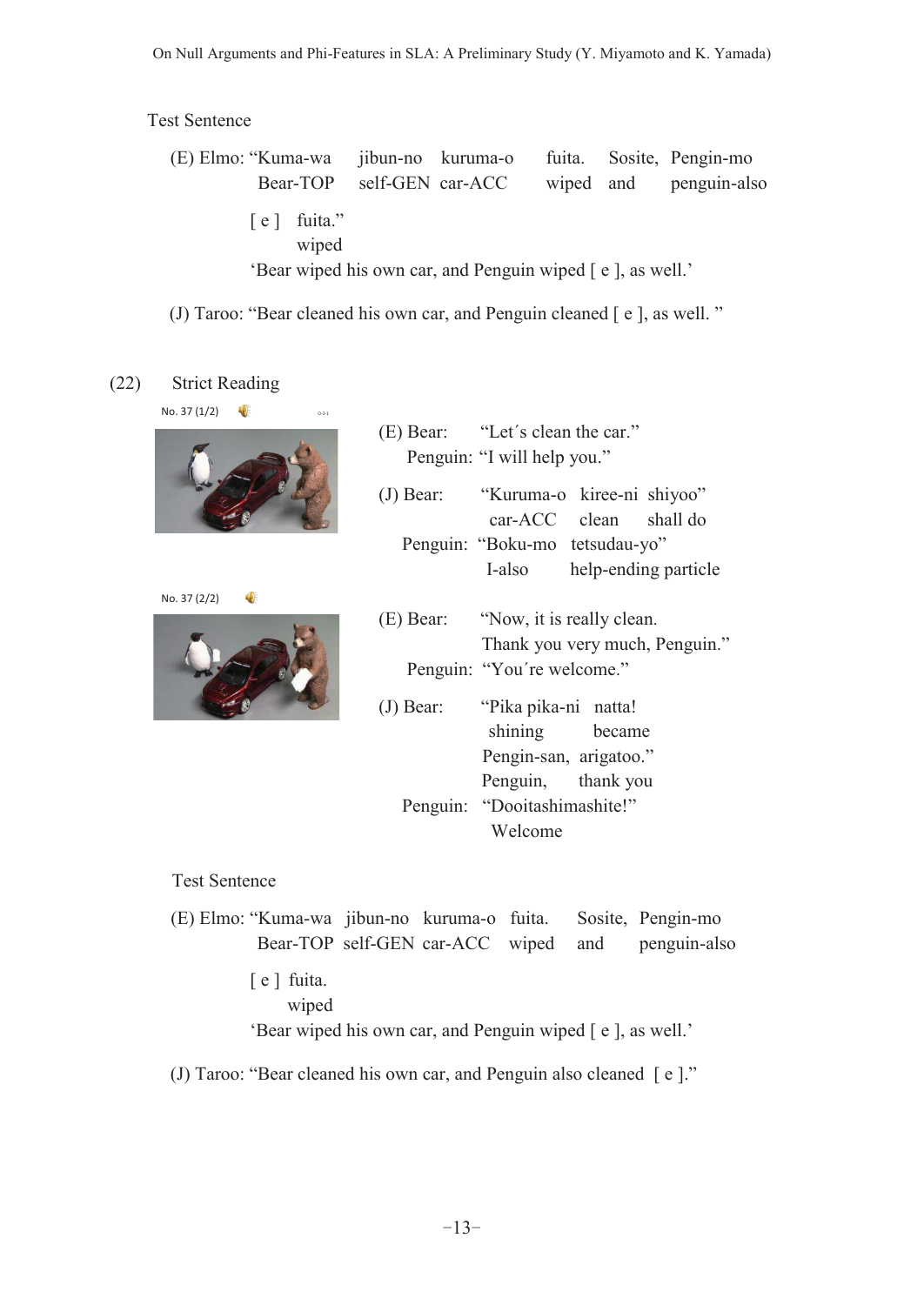# (23) Quantificational Reading





 $(E)$ : "They look tasty." (J): "Tottemo oishisoo." very look tasty

- $(E)$ : "I'm full now."
- (J): "Oishikatta" were tasty



No. 48 (4/4) 4



- $(E)$ : "They look good."
- (J): "Kiree-na keeki" beautiful cake
- $(E)$ : "I'm also full."
- $(J)$ : "Oishikatta-wa" were tasty-ending particle

### Test Sentence

(E) Elmo: "Erikku-wa ni-ko-no keeki-o tabeta. Eric-TOP two-CL-GEN cake-ACC ate

> Monika-mo [ e ] tabeta." Monika-also ate 'Eric ate two pieces of cake, and Monika also ate  $[ e ]$ .'

(J) Taroo: "Eric ate two pieces of cake, and Monika ate  $[e]$ , as well."

Dialogues were recorded by two English or Japanese native speakers. For the tasks for the two experimental groups, each task consisted of 52 stimuli including 28 sentence types. The 10 stimuli including 5 sentence types, summarized in Table (24), are relevant for the present concern.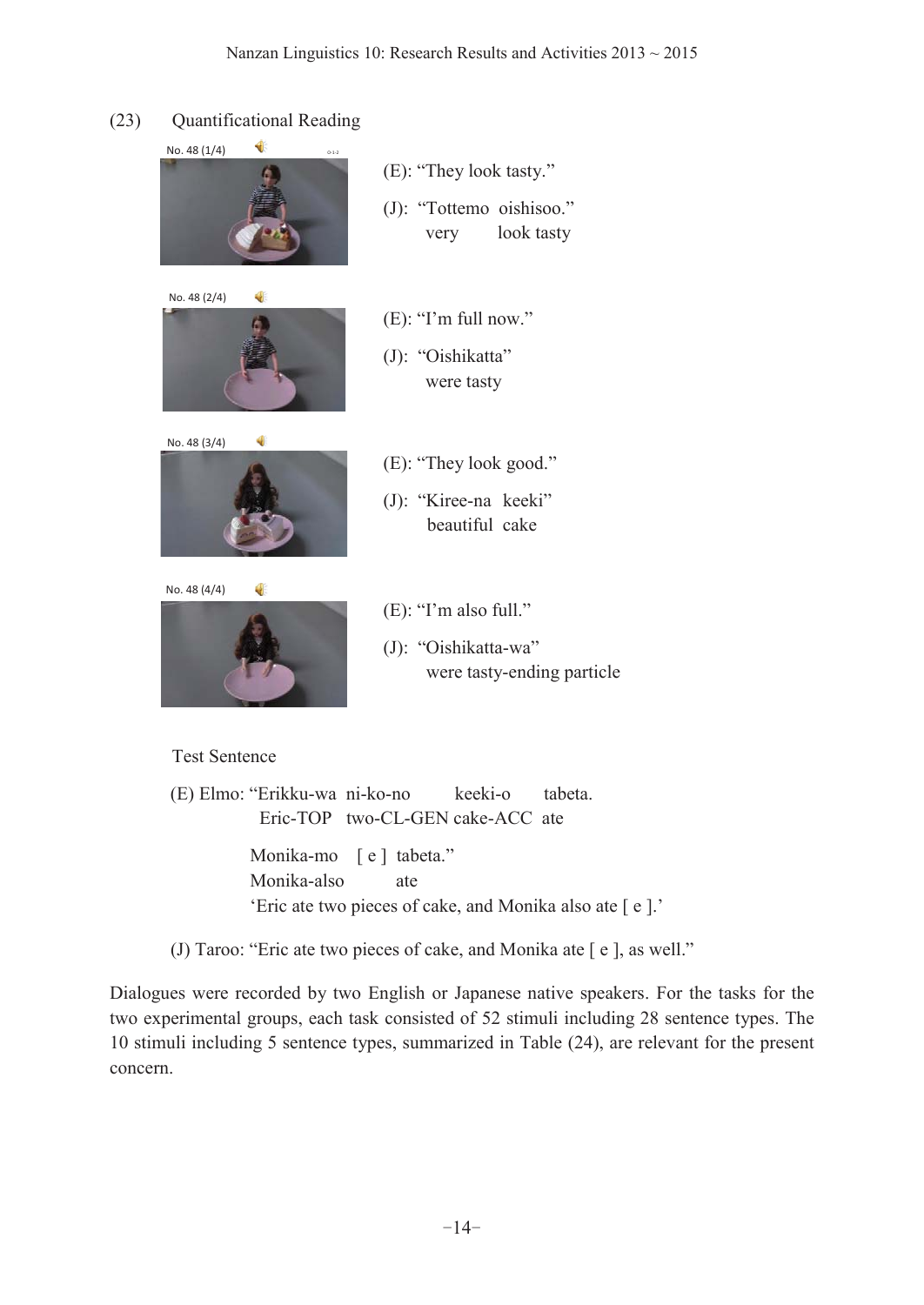### (24) Sentence Types

|                                 |           | Context                    |           |
|---------------------------------|-----------|----------------------------|-----------|
| Null subject $(n=4)$            |           | Sloppy                     | $(n = 2)$ |
|                                 |           |                            |           |
|                                 |           | Strict                     | $(n = 2)$ |
| $\overline{\text{Null}}$ object | $(n = 6)$ | Sloppy                     | $(n = 2)$ |
|                                 |           | Strict                     | $(n = 2)$ |
|                                 |           | Quantificational $(n = 2)$ |           |
|                                 |           |                            |           |

For both learning groups, we created two versions of the test (version 1 and version 2) with the same stimuli distributed differently on each test to avoid any ordering effect. Half of each group took version 1 and the other half took version 2. Before starting the experiment, both groups were given a practice session where, together with the researcher, they worked through how to do the task. They were also given a list of vocabulary with definitions in case any of the vocabulary was unfamiliar to them. For the truth-value judgment task, both groups were told that they should not go back to the previous items and correct their answers.

### **5.4. Results**

## 5.4.1. The Grammaticality Judgment Task

A benchmark was set in this task: when learners allowed a null element at least once in each position of subject and object, they were included in our interpretation task. All 12 E-JFL learners met our standard while among the 38 J-EFL learners, 27 J-EFL allowed null arguments in each position, so they were included in the truth-value judgment task.

### 5.4.2. The Truth-Value Judgment Task

 The overall judgment of the Japanese native control group indicated that all of the Japanese test sentences with null elements uttered by Elmo are acceptable: in subject position, 93.8% for sloppy reading and 81.3% for strict reading while in object position, 100% for sloppy reading, 93.8% for strict reading, and 100% for quantificational reading. The Japanese native control allowed null elements to have both readings (i.e. sloppy and strict) in both positions (i.e. subject and object). The results of the English native control group show that all of the English test sentences with a null element uttered by Taroo are not acceptable. Null elements are prohibited from appearing in both subject and object positions in English.

The learners' results of the task were summarized in  $(25)$ ,  $(26)$  and  $(27)$ . First and foremost, the advanced E-JFL learners, but not the intermediate J-EFL learners, rejected sloppy reading with a null subject (80.0% vs. 28.3%). Yet, both learners permitted strict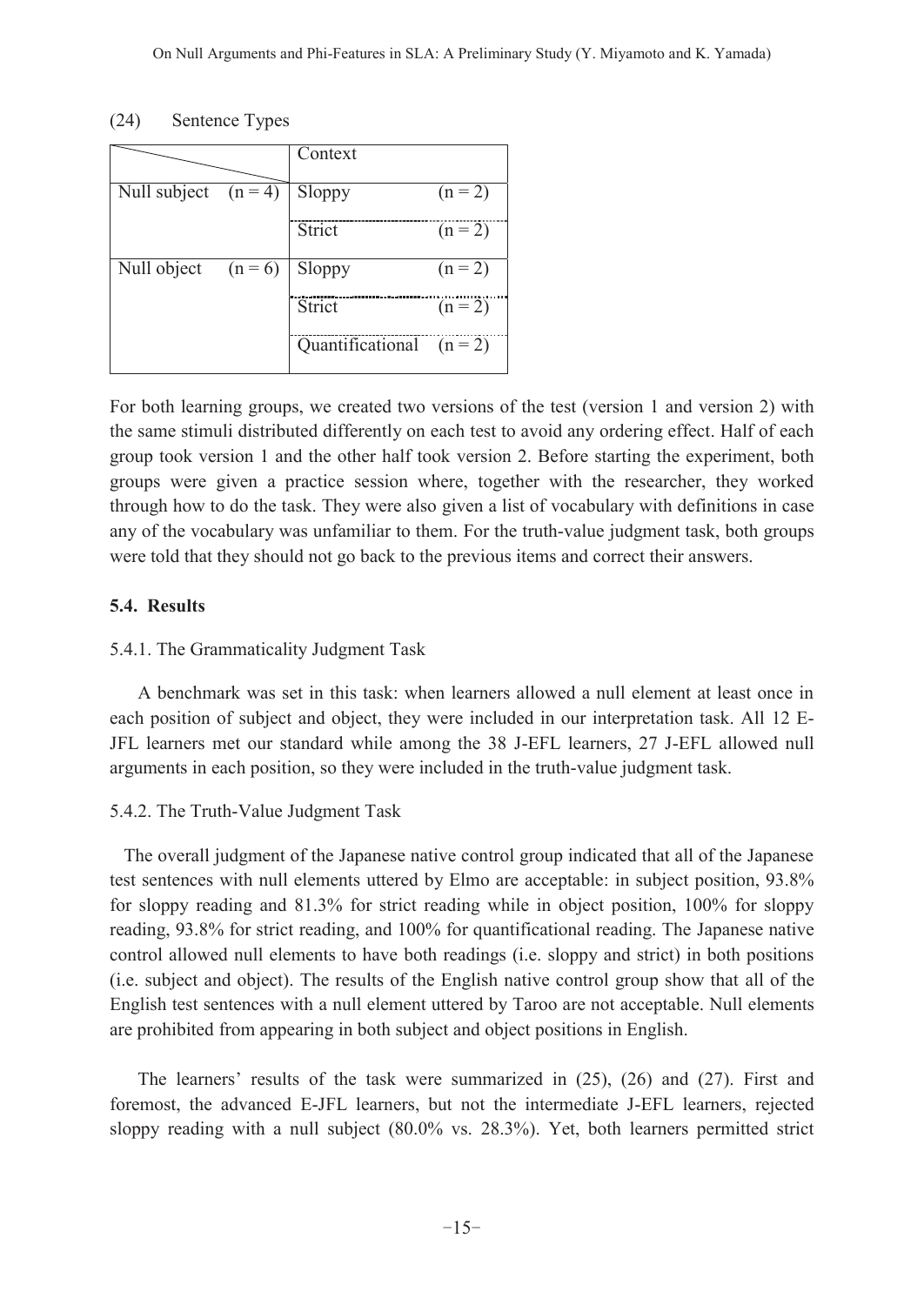reading. Secondly, the acceptance rate of strict reading with a null object by the E-JFL learners was higher than that of sloppy reading (62.5% vs. 29.2%). Meanwhile, no such difference was observed by the J-EFL learners (85.2% vs. 88.9%). Finally, the acceptance rate of quantificational reading with a null object by the J-EFL learners was also higher than that of the E-JFL learners (94.4% vs. 29.2%). Crucially, the advanced E-JFL learners still rejected both sloppy and quantificational reading with null objects (70.0% and 90.0% each).



(25) Percent Null Subject Items Judged Appropriate on the Interpretation Task



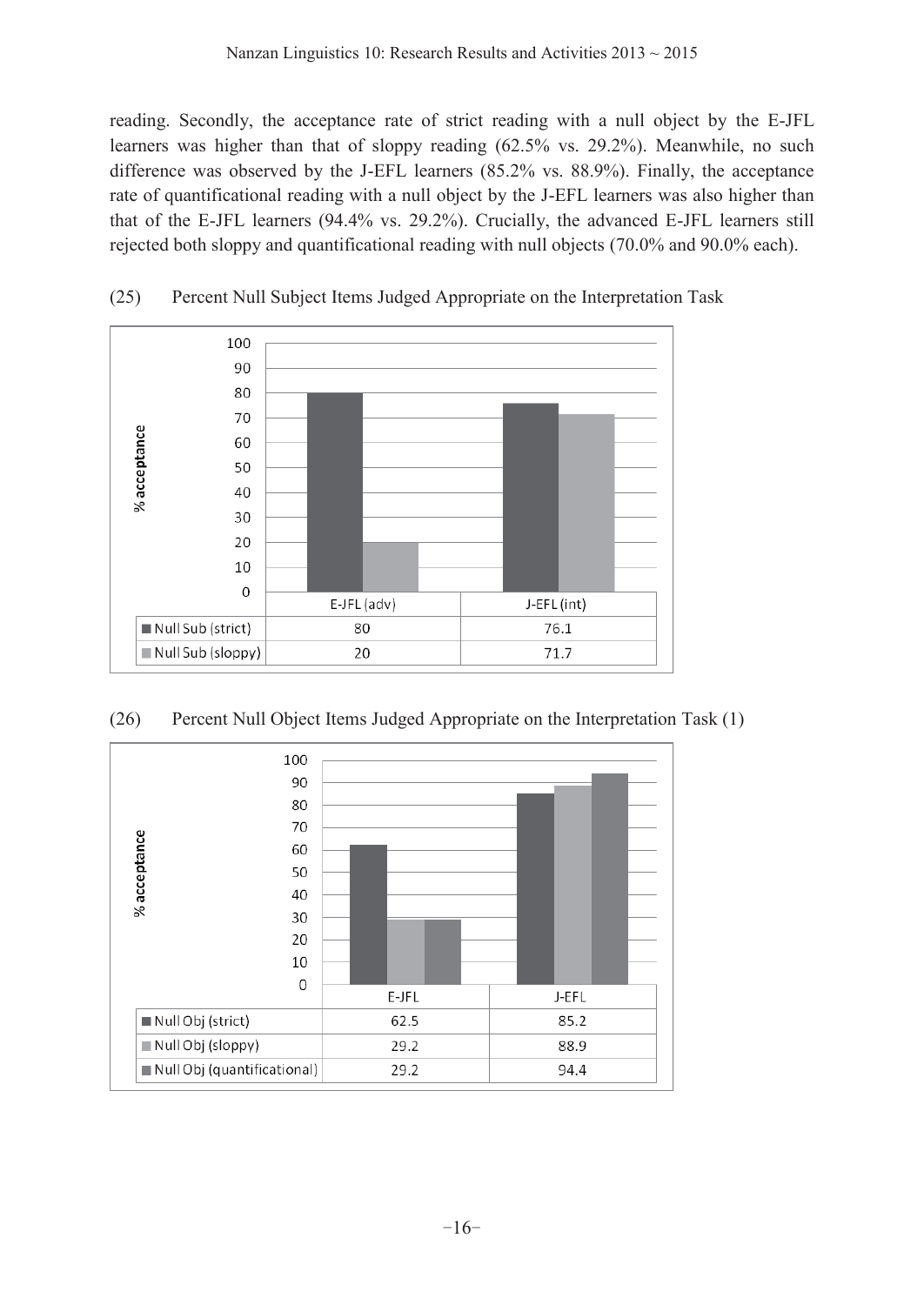

(27) Percent Null Object Items Judged Appropriate on the Interpretation Task (2)

We conducted within-group comparisons to observe how each group would behave in readings. Concerning subject position, a repeated measure *t*-test shows there is a highly significant difference in their acceptance of strict and sloppy readings in the E-JFL group  $(t(11) = -5.61, p < .001)$ , whereas there is no significant difference between the two readings in the J-EFL group  $(t(26) = .00, p = 1.00)$ . Regarding object position, a repeated measure, one-way ANOVA shows a significant main effect of reading in the E-JFL group  $(F(2, 22)$  = 4.63,  $p < .05$ ). Further multiple comparisons confirmed that there is a marginally significant contrast in their acceptance of strict and sloppy readings ( $p = .074$ ), but no significant gap between sloppy reading and quantificational reading ( $p = 1.00$ ). As for the J-EFL group, on the other hand, there is no main effect on readings  $(F(2, 52) = 1.62, p = .21)$ . A null hypothesis is adopted, so there is no difference in their readings.

On the basis of these considerations, we conclude that while null arguments result from AE in the grammar of J-EFL learners, it is a covert pronominal in the grammar of E-JFL learners.

## **6. The Emergence of Subject Condition Effect in the Grammar of Japanese Advanced EFL Learners**

 Before closing this paper, this section briefly concerns the status of Japanese upper intermediate EFL learners who did not permit AE in the grammaticality judgment task. The question to be addressed here is whether the unavailability of AE at the upper intermediate/advanced level is merely a surface phenomenon without L2 phi-features acquired.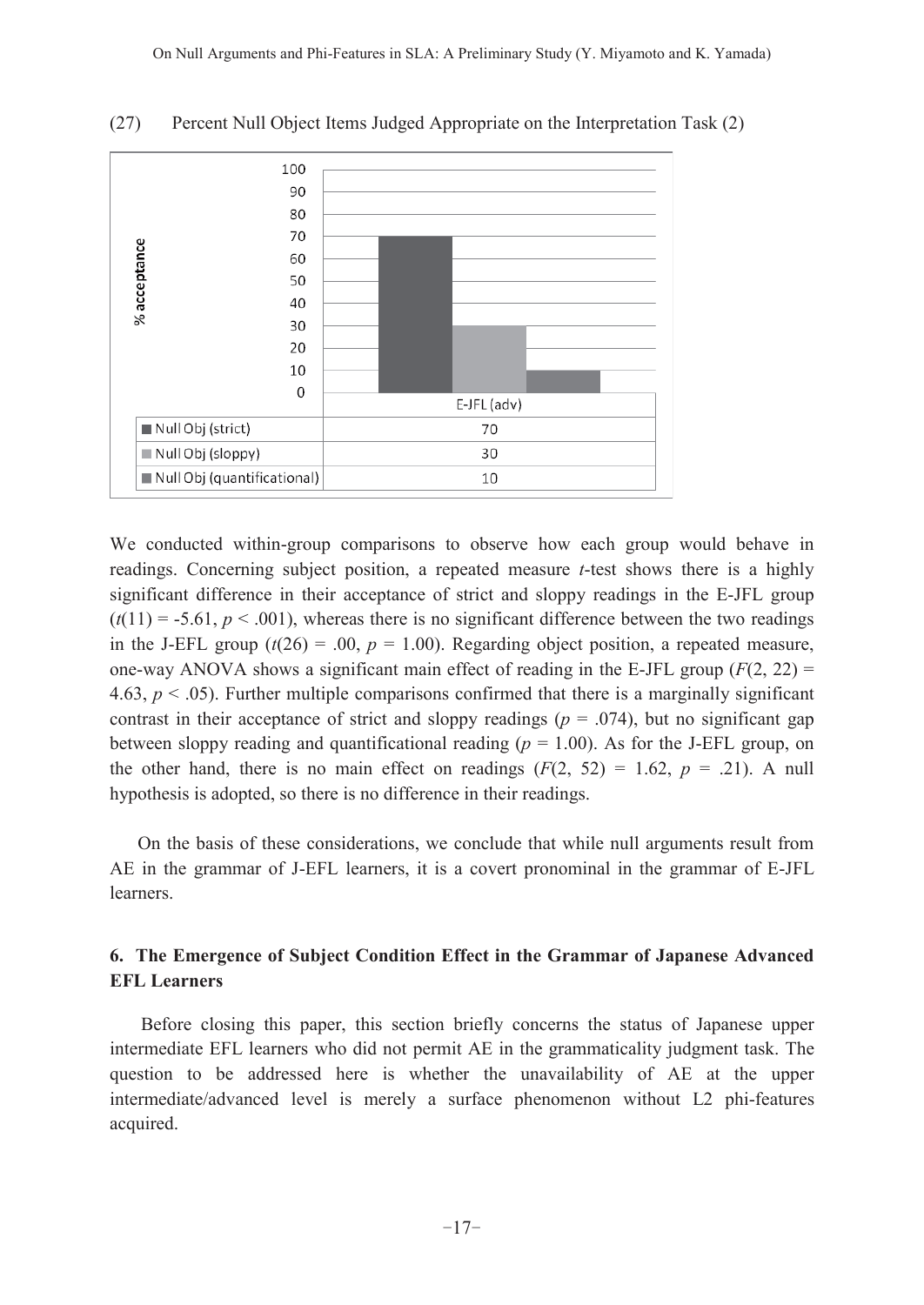Oba (2003) reported experimental results showing that Japanese advanced EFL learners start observing subject condition effect in their English grammar. We can interpret his results under Oseki and Miyamoto (2014) who argue that the absence of subject condition effect is tied to the absence of phi-features in Japanese.

Saito (2011) argues that under the assumption that Japanese lacks phi-feature agreement, an EPP feature at C is not subject to feature inheritance to T, which is assumed to be triggered by phi-features. Consequently, the EPP feature at C is satisfied by the raising of the subject to CP SPEC in Japanese. Under the phase theory (Chomsky 2008), this means that the Japanese subject is located at the phase edge, as illustrated in (28a), and thus, Oseki and Miyamoto propose that it should be visible from the next phase domain. In English, on the other hand, the EPP feature at C is inherited by T along with the phi-features. This results in the raising of the subject to TP SPEC in English. Now, under Epstein, Kitahara and Seely's (2012, 2013) Simplest Merge framework, this subject raising creates the so-called "two-peaked" structure, as illustrated in (28b)

(28) a. Japanese



In (28b), Epstein, Kitahara and Seely claim that one of the two peaks must be removed via Transfer as soon as possible for the derivation to continue, which means that the subject must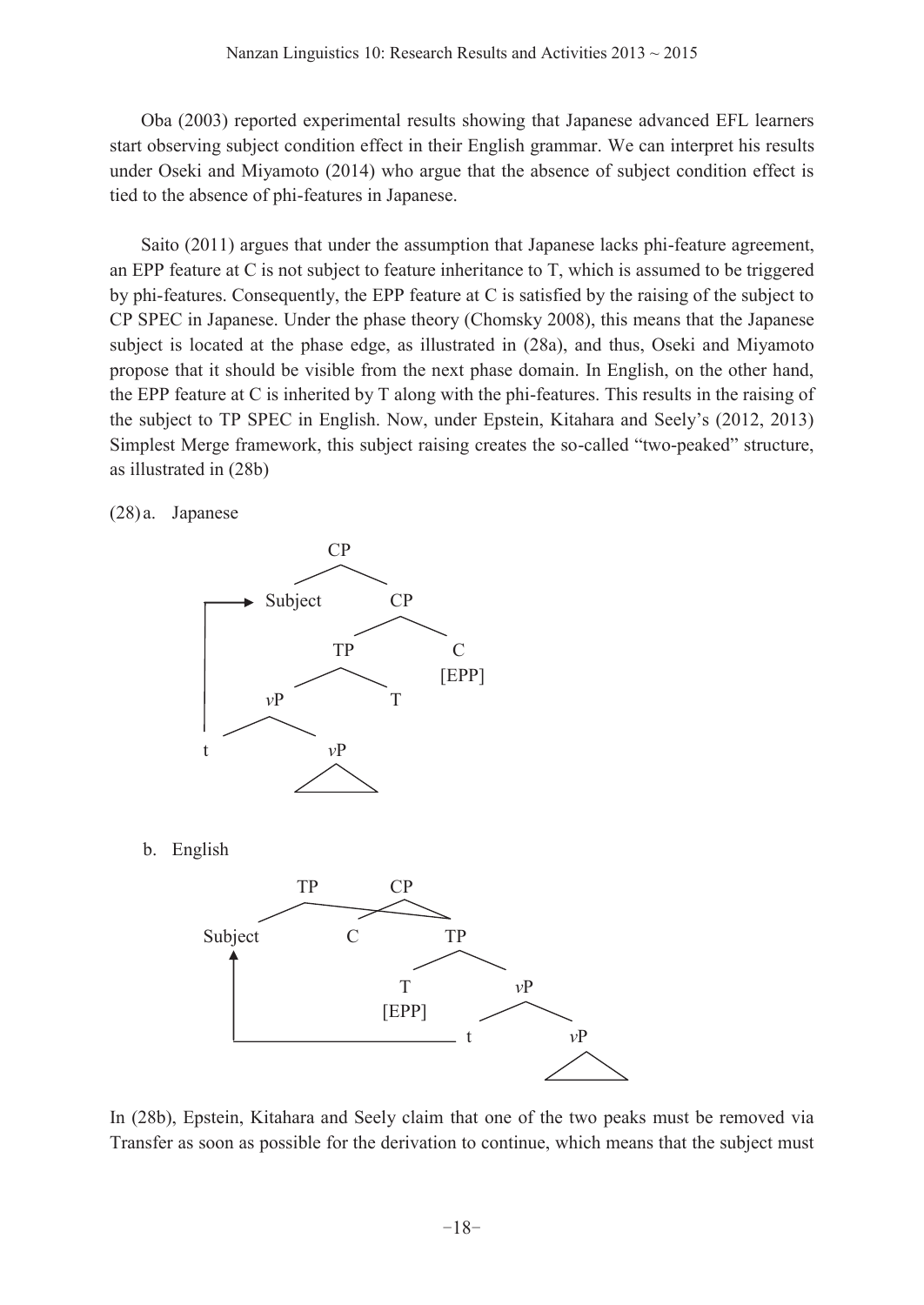be transferred at this point in the derivation. As a result, the subject becomes inaccessible to narrow syntax as soon as the subject-raising applies. Thus, subject condition effects result in English.

To the extent that Oseki and Miyamoto's proposal is correct, Oba's results suggest that phi-features of English can be acquired by Japanese advanced EFL learners. If this is correct, it is not unnatural that Japanese upper intermediate EFL learners start rejecting AE because they have acquired L2 phi-features. We take this clustering effect as supporting evidence for the hypothesis that Japanese EFL learners can acquire phi-features by the advanced level. Crucially, this is exactly what we predict under Ishino's (2012) FTFL model, modified by Miyamoto (2012).

### **7. Concluding Remarks**

 This study reported experimental results showing that Japanese EFL learners can "unlearn" AE in their English grammar while JFL learners from European *non-pro-drop* languages cannot learn AE in their Japanese grammar. We then reach the conclusion that the ³incorrect´ feature specification remains throughout the L2 development when the L1 phifeatures are first transferred (e.g., Franceschina 2005, Hawkins 1998), and the "incorrect" feature specification can be "corrected" in the grammar when the L1 does not have relevant phi-features; thus, the absence of AE and the presence of subject condition effect are correctly predicted for the grammar of Japanese advanced EFL learners. Accordingly, this study supports the FTFL model on second language acquisition in that the "correct" L2 phi-feature specification can ultimately be obtained when no phi-features are present in L1 (Ishino 2012, Miyamoto 2012).

# **References**

- Alexiadou, A. and E. Anagnostopoulou (1998) "Parameterizing Agr: Word Order, V-movement and EPP-checking," *Natural Language and Linguistic Theory* 16, 491-539.
- Chomsky, N. (1982) *Some Concepts and Consequences of the Theory of Government and Binding*, MIT Press, Cambridge, MA.
- Chomsky, N. (2000) "Minimalist Inquiries: The Framework," in R. Martin, D. Michaels and J. Uriagereka, eds., *Step by Step: Essays on Minimalist Syntax in honor of Howard Lasnik*, MIT Press, Cambridge, MA, 89-155.
- Chomsky, N. (2008) "On Phases," in R. Freidin, C. Otero and M. L. Zubizarreta, eds., *Fundamental Issues in Linguistic Theory*, MIT Press, Cambridge, MA, 133-166.
- Epstein, S. D., H. Kitahara, and D. Seely (2012) "Structure Building That Can't Be," in Myriam Uribe-Etxebarria and Vidal Valmala, eds., *Ways of Structure Building*, Oxford University Press, Oxford, 253-270.
- Epstein, S. D., H. Kitahara, and D. Seely (2013) "Simplest Merge Generates Set Intersection: Implications for Complementizer 'That' Explanation," *The Proceedings of GLOW in Asia IX*,